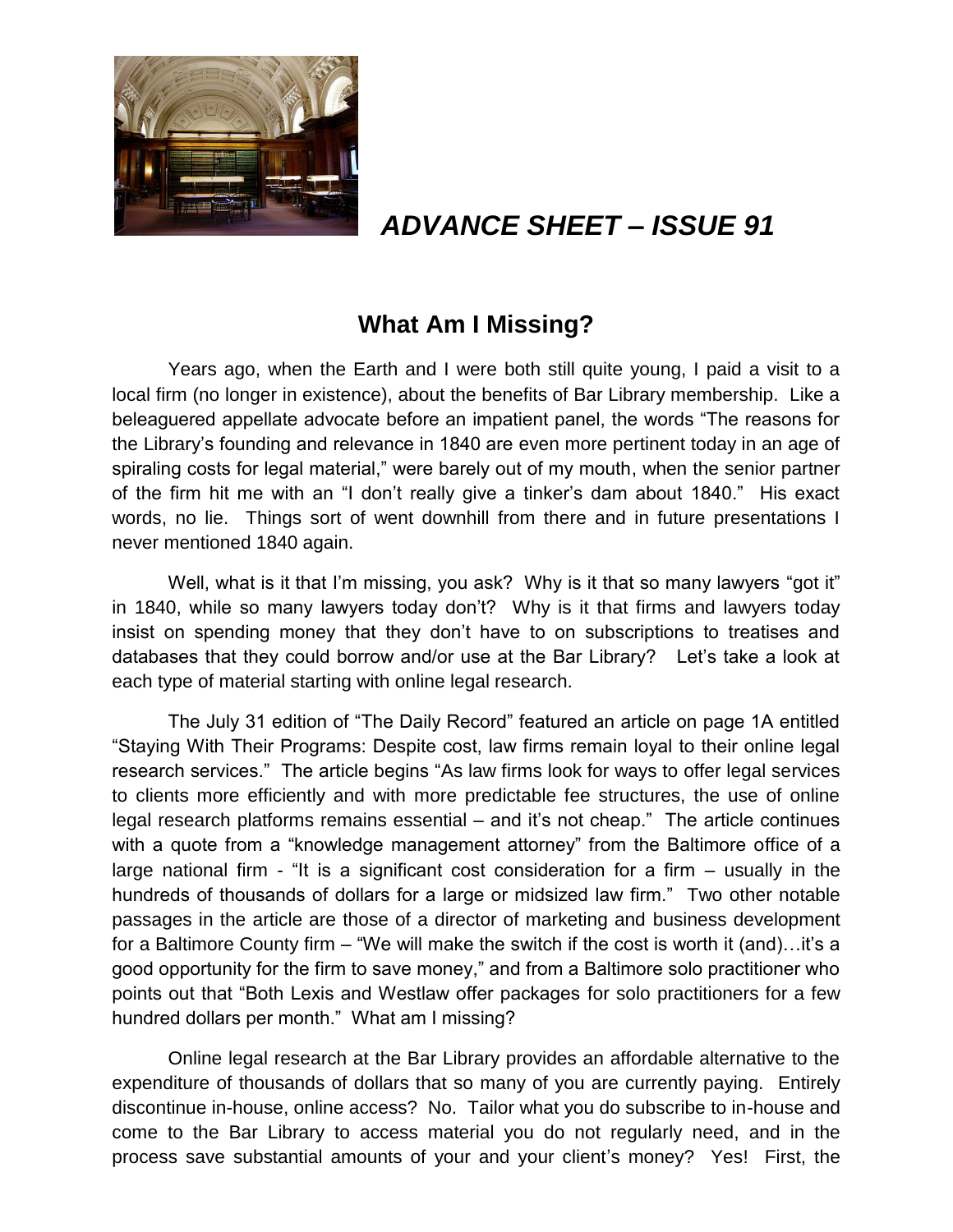Library subscribes to a huge number of databases including not just cases, statutes, regulations and the like, but also briefs, court filings, treatises and forms. We have subscribed to a number of databases at the request of members. The cost to you is predictable to the extreme, because all of it is free to members. Did I mention that it is accessible in the Library through use of your laptop? You can access every database that is part of the Library's plan through usage of the Library's wi-fi. Bring your laptop and your cell phone and it is something akin to transforming the Library into a branch office of your firm. Save money and access a plan that is going to be exponentially broader than the one a sole practitioner is going to get for "a few hundred dollars per month," for, a few hundred dollars a year – the cost of a membership.

Books? Yeah, I know, a lot of you don't want to hear, but, there are still times when there is nothing like them. In my estimation, and the estimation of a large number of practitioners I know, when you are using a treatise, going from here to there and back again, the book is still the easiest/best way to go. In those instances, here we are, and as with databases, if we don't have something, let us know. Did I mention all our collections circulate? Send a messenger to pick up whatever you need, and make your office a branch of our Library.

I hope that none of you are mad at me for mentioning that four digit number, 1840. I also hope that I was able to convey to those of you that do not utilize what the Bar Library has to offer, what it is that you are missing.

Joe Bennett

## **Faster Than A Speeding . . .**

I would have said Bullet, but in this politically correct world where you have to change the name of a sports franchise, because believe it or not, people are actually shot with bullets, some even killed, I thought, better play it safe. You want to know how quickly time does in fact go? Basketball fans – they've been the Wizards since 1997. Anyway, I digress. What I want to say, probably should have started with, is that when you need something, and you need it in a hurry, the Bar Library might not be a bad place to turn to.

A couple of weeks ago a member called the Library late in the day with a request for four A.L.R. articles. After the request was recorded I entered the cites into Westlaw, pulled them up and e-mailed them to the member. From the first ring of the telephone to pressing "send," the total time was under ten minutes.

Now, I suppose for the sake of the Library I am going to have to forego modesty and admit to all of you that the incident I just relayed is not that unique. Technology, and the commitment of the Library to insure that its members have access to the finest, most wide ranging collection of legal resources allows us to provide all of you more, faster, than at any time in the history of the Library's 177 years.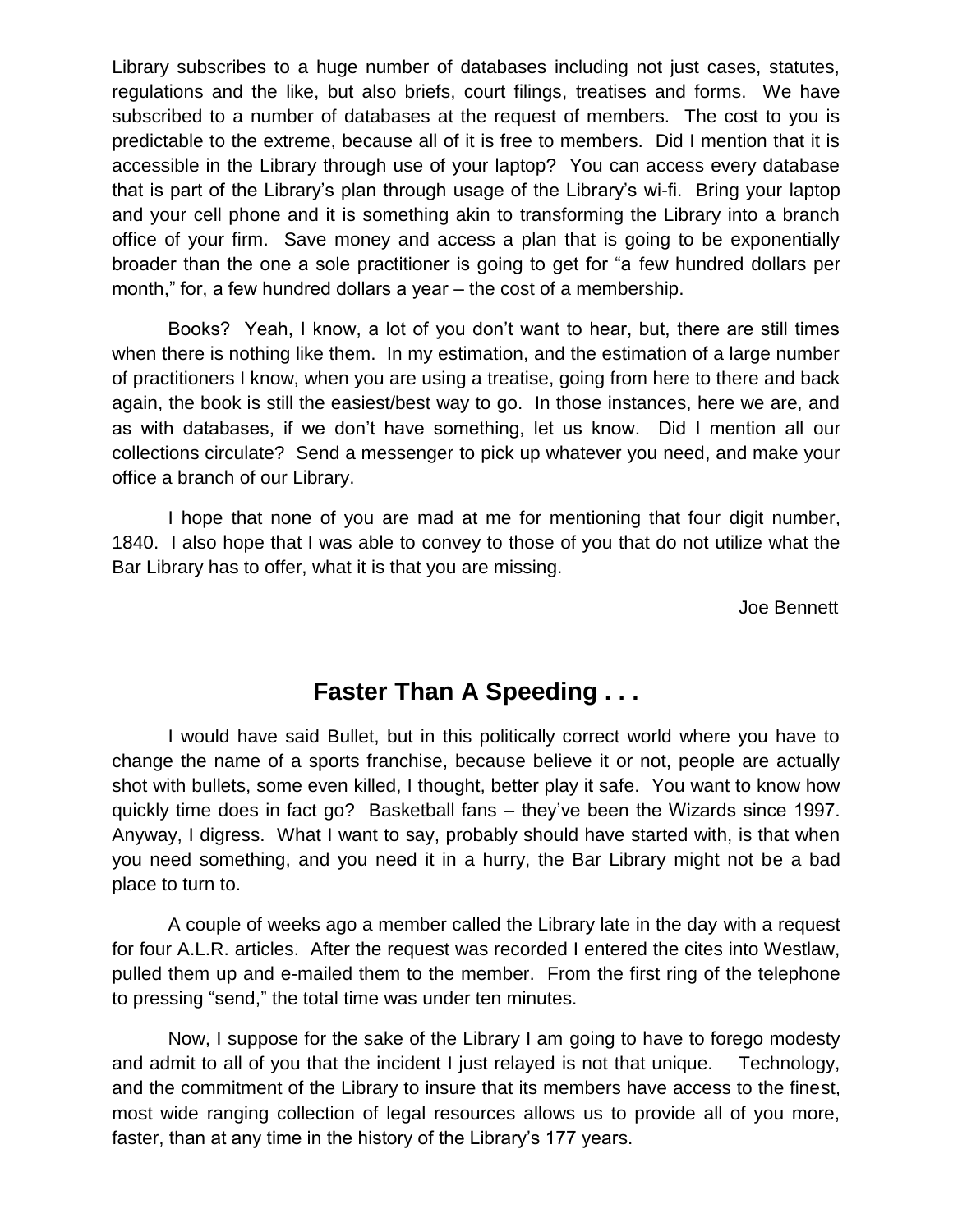There is an obvious interconnectedness between what the Library can provide you access to and how fast we can provide you with the "fruits" of that access. If for instance we were to say "We have decided to discontinue all subscriptions save for the Maryland Reports" the fact that we could get the material to you "faster than a speeding…", well, it might not be all that significant and the Library would most likely not make it to 178. The good news is "we gotta lot of stuff, and we're planning to keep it." What's more, if you think we should have something and do not, LET US KNOW.

As far as speed of delivery, all I have to say is "Ain't technology grand." Most of the newer material we have access to online and we can e-mail it to you in a matter of minutes. With regard to older sources, say that several hundred year old statute or treatise, it can be scanned and e-mailed to you, meaning that you will have it in front of you much faster than in the days of yore, when a messenger would be dispatched to pick up copies.

There are certain firms, there are certain individuals that "get it" (i.e., there is a great deal of material that can be obtained from the Bar Library in a time effective and cost efficient manner) that as a result "get it" (i.e., the aforementioned material). Why shouldn't you be amongst those firms and individuals? To be honest, I simply cannot think of a reason why not.

Joe Bennett



The Bar Library has had, for what is now over a decade, a contract with the Maryland Motor Vehicle Administration that allows it to search M.V.A. records for driver and vehicle registration information. Over the course of the years the Library has conducted innumerable searches to determine matters such as: 1) Addresses for and physical descriptions of licensed drivers; 2) Driving records of licensed drivers; 3) Tag checks to determine the registered owner of a vehicle as well as the insurer and insurance policy number of the vehicle; and 4) Vehicles registered to a particular individual.

There are two primary factors that make the Bar Library's service, may I humbly say, superior, to any that I am familiar with, and they are speed and cost. The Library initiates a search as soon as it is received. There is no delay, no "We will have the information that you requested sometime by the end of business tomorrow." Second, the cost for a search is \$13.00, significantly lower than any other provider of similar information. If you want fast, reliable and affordable driver or vehicle information, I would suggest that you try the Bar Library's M.V.A. Search Service. Requests may be phoned to 410-727-0280; faxed to 410-685-4791; or e-mailed to [jwbennett@barlib.org.](mailto:jwbennett@barlib.org)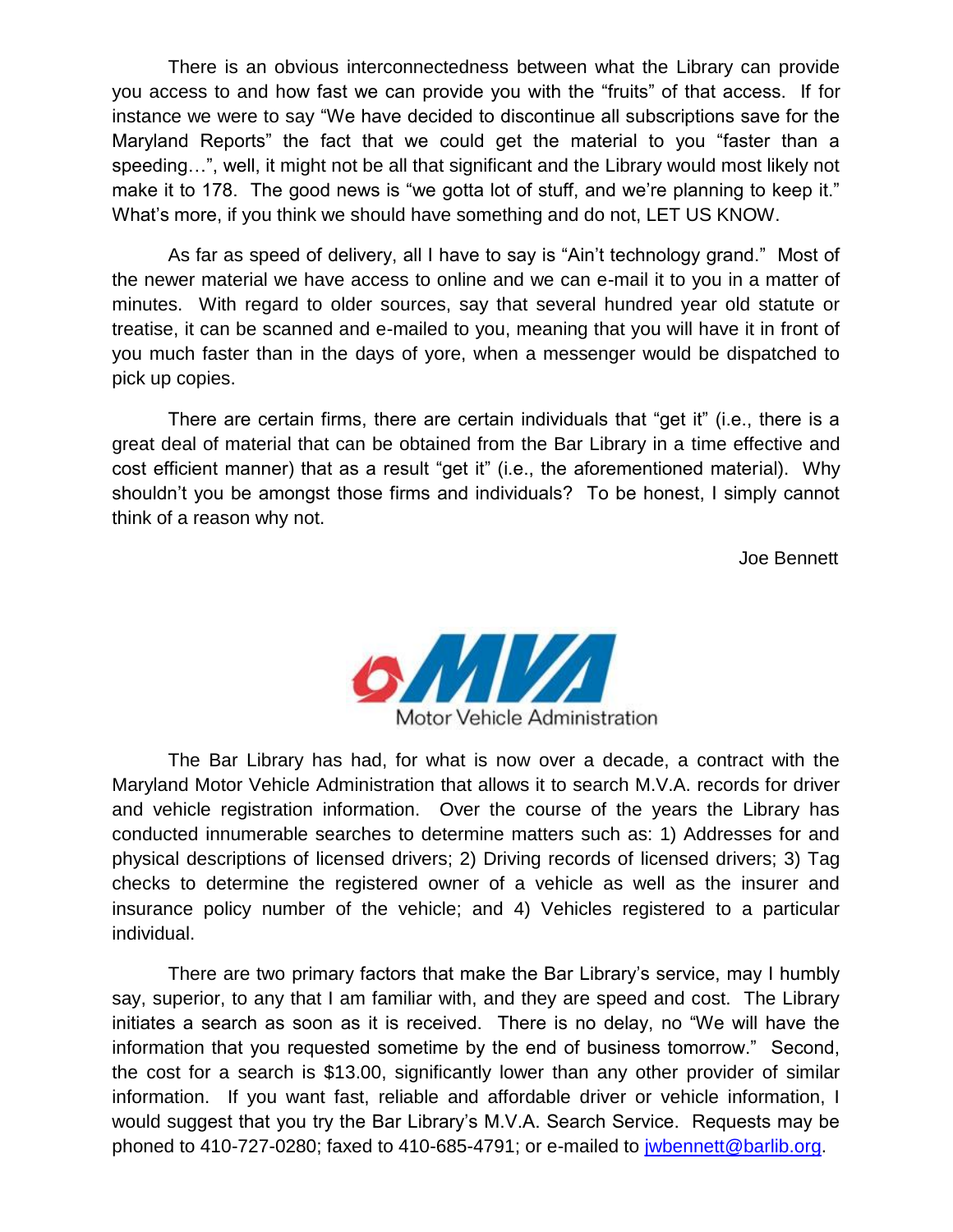

**Lunch With A Judge**

On Tuesday, September 12, the **Honorable Robert B. Kershaw,** Judge-in-Charge, Juvenile Division of the Circuit Court for Baltimore City will be the Bar Library's guest speaker in the Library's "Lunch With A Judge" series. Judge Kershaw will be discussing the myriad ways in which a juvenile justice practice is often a prequel and a tutorial to a wider, more encompassing practice. Judge Kershaw will engage in an interactive discussion of the reformative/restorative justice models for youth and families in both delinquency and child welfare cases. Adolescent brain development and trauma will be examined as well as services that are available.

Honorable Robert B. Kershaw has been a member of the Circuit Court for Baltimore City since 2006 and the Judge-in-Charge, Juvenile Division since 2011. He was a Member, Foster Care Court-Improvement Implementation Committee, 2012-15; Member, [Juvenile Law Committee,](http://msa.maryland.gov/msa/mdmanual/33jud/html/01conf.html#juvenile) Judicial Council, 2015-; Member, [Commission on](http://msa.maryland.gov/msa/mdmanual/26excom/html/22jdis.html)  [Judicial Disabilities,](http://msa.maryland.gov/msa/mdmanual/26excom/html/22jdis.html) 2016-; Member, [Joint Work Group on Human Trafficking,](http://msaweb/msa/mdmanual/33jud/html/01conf.html#trafficking) Judicial Council, 2016-.

### **Lunch: Lunch, drinks and desserts will be provided by Jay's Catering**.

**Place**: Mitchell Courthouse – 100 North Calvert Street – George William Brown Room of the Baltimore Bar Library (Room 504, Mitchell Courthouse).

**Time**: 12:30 p.m., Tuesday, September 12, 2017.

**Invitees**: All are invited.

**R.S.V.P.**: If you would like to attend telephone the Library at 410-727-0280 or reply by e-mail to [jwbennett@barlib.org.](mailto:jwbennett@barlib.org)

**Future Lunches:** November 14, 2017 – Honorable Lynn Stewart Mays; January 9, 2018 - Judge Kendra Young Ausby; March 13, 2018 – Judge Lawrence P. Fletcher-Hill; and May 8, 2018 – Judge Shannon E. Avery. More details will be forthcoming at a future date.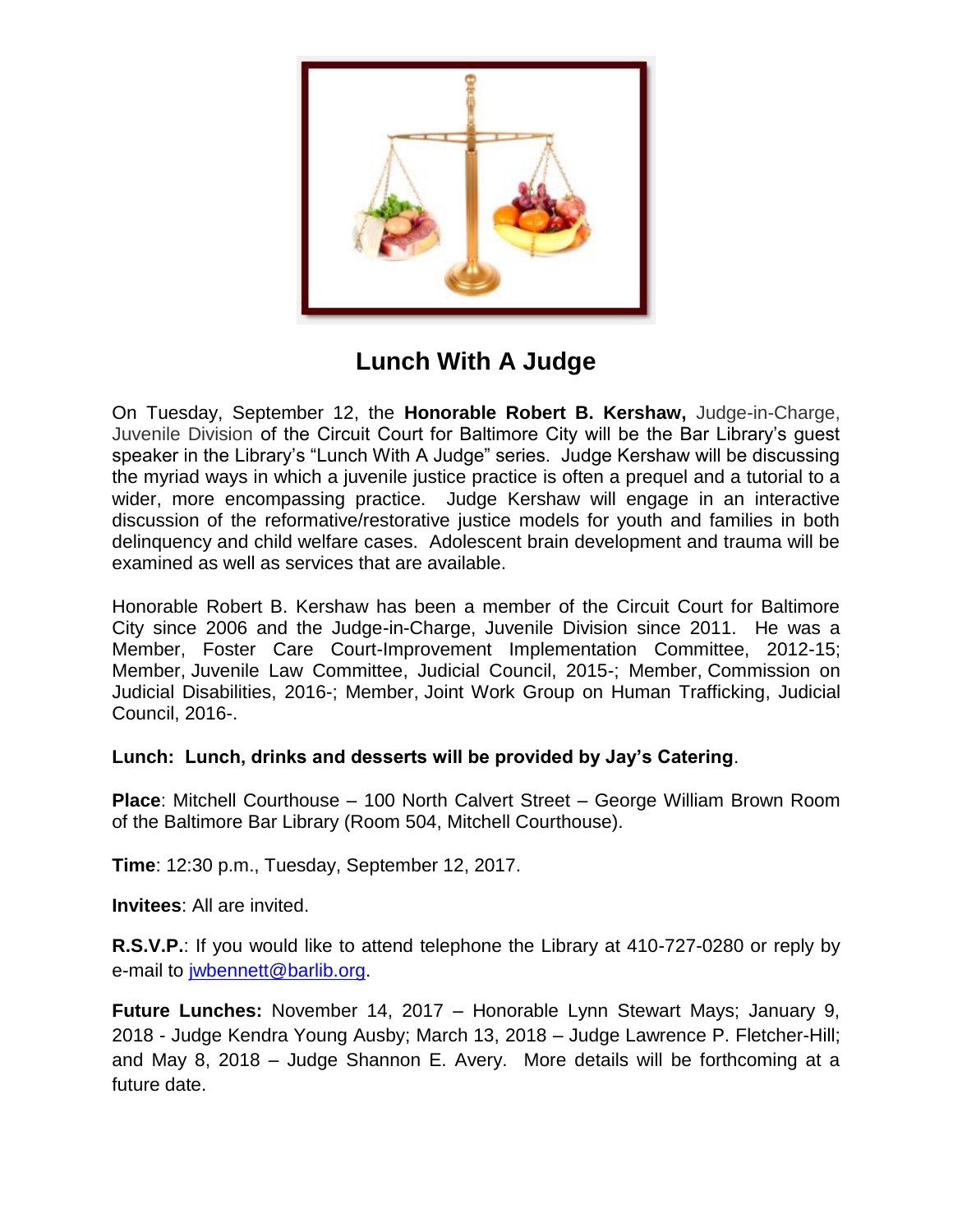

# **RECEPTION IN HONOR OF MELVIN J. SYKES**

The Board of Directors and staff of the Library Company of the Baltimore Bar would like to invite all of you to join us on Wednesday, September 13 at 5:00 P.M., in the Main Reading Room of the Baltimore Bar Library, for a reception honoring the life of a true legend of the Baltimore legal community, Melvin J. Sykes, Esquire. He was the nice man with the Disney tie. He was the unassuming gentleman with a mind as brilliant as any individual we are ever going to know. He was a husband, a father a grandfather. His was a life well lived.

The evening will include remarks by Mrs. Judy Sykes, Mel's wife of sixty-six years; Honorable Alan M. Wilner, who served on the Court of Appeals of Maryland from 1996-2007; Andrew D. Levy, Esquire of Brown, Goldstein & Levy, LLP, where Mel was Of Counsel; Paul Mark Sandler, Esquire of Shapiro Sher; Shale D. Stiller, Esquire of DLA Piper; and George W. Liebmann, Esquire of Liebmann & Shively, P.A., President of the Library's Board of Directors. Mr. Sykes served on the Library's Board of Directors from 1957-1966 and again from 2009- 2016, in the capacity of President from 1962-1964.

"To me and many who knew Mel Sykes, he was the real granite of the bar. He had brilliance and humility and a unique style that was all his own." – Paul Mark Sandler

"I'm not given to hyperbole, but there is no question in my mind that Mel Sykes has been for the last 50 years the premier lawyer in the state of Maryland." - Shale D. Stiller

"He was never flamboyant in the courtroom, and it was all about civility. He never got accusative and could present his case without being argumentative. He was never obsequious and always handled himself so well. No one did it any better than he did." - Honorable Joseph F. Murphy, Jr.

**Place**: The Main Reading Room of the Baltimore Bar Library (Mitchell Courthouse – 100 N. Calvert Street - Room 618 – Baltimore, Maryland 21202).

**Time**: 5:00 p.m., Wednesday, September 13, 2017.

**R.S.V.P.**: If you would like to attend telephone the Library at 410-727-0280 or reply by e-mail to [jwbennett@barlib.org.](mailto:jwbennett@barlib.org)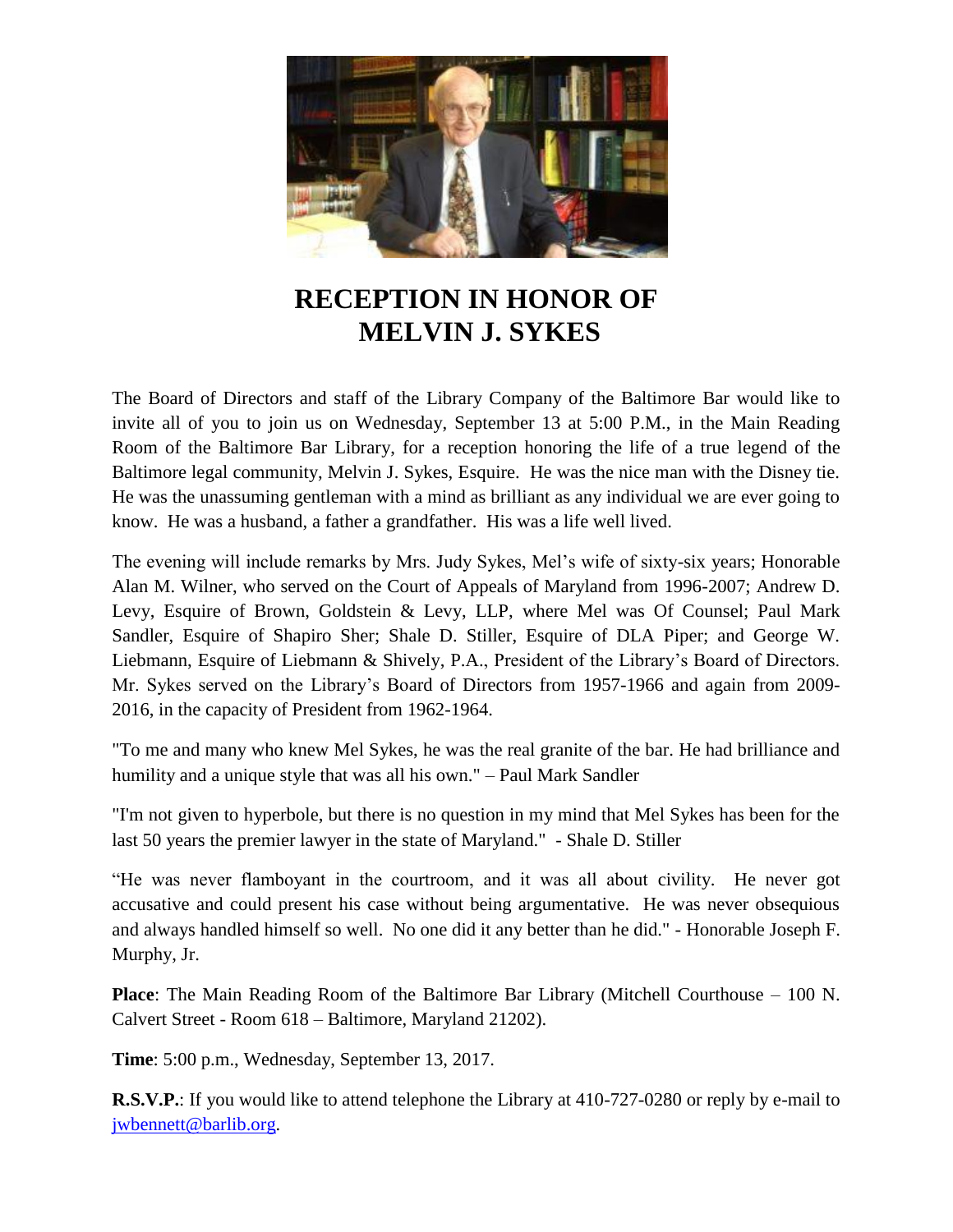

# **The Common Law Tradition: A Collective Portrait of Five Legal Scholars**

On Tuesday, September 19, George W. Liebmann, Esquire, author of "The Common Law Tradition: A Collective Portrait of Five Legal Scholars," will be speaking in the Main Reading Room of the Library. The book commemorates a place and a time in American law teaching, but more importantly, an outlook: the common law tradition. That outlook was empirical and tolerant. *The Common Law Tradition* is a collective portrait of five scholars who epitomize the tradition. The focus is Chicago in the 1960s. The five figures considered--Edward H. Levi, Harry Kalven, Jr., Karl Llewellyn, Philip Kurland, and Kenneth Culp Davis--did much to broaden the perspectives of the legal academy. What distinguished these Chicagoans is that their work was practical and rooted in the law, and hence yielded concrete applications. The group's diversity, the tolerant atmosphere in which they taught and wrote, and the attachment of its individual members to empirical approaches make their ideas of continuing importance.

"George Liebmann's skillful blending of biography and legal history makes his *Common Law Tradition* a must-read for anyone who wants to understand the development of American law in the twentieth century. His analysis of the values that animated his five protagonists also prompts reflection on the qualities of mind and character that are needed to sustain the rule of law in a democratic republic." **Mary Ann Glendon, Learned Hand Professor of Law, Harvard University**.

**George W. Liebmann, Esquire**, lawyer and historian, longtime Member and President of the Bar Library Board, is the author of numerous works including "Diplomacy Between the Wars: Five Diplomats and the Shaping of the Modern World" and "The Last American Diplomat: John D. Negroponte and the Changing Face of US Diplomacy."

**Place**: Mitchell Courthouse – 100 North Calvert Street – Main Reading Room of the Bar Library (Room 618, Mitchell Courthouse).

**Time**: 5:00 p.m., Tuesday, September 19, 2017.

**Reception**: Catering by DiPasquale's featuring their famous prosciutto, cod fish, fruits and cheeses.

**Invitees**: All are welcome to this **free event**.

**R.S.V.P.**: If you would like to attend telephone the Library at 410-727-0280 or reply by e-mail to [jwbennett@barlib.org.](mailto:jwbennett@barlib.org)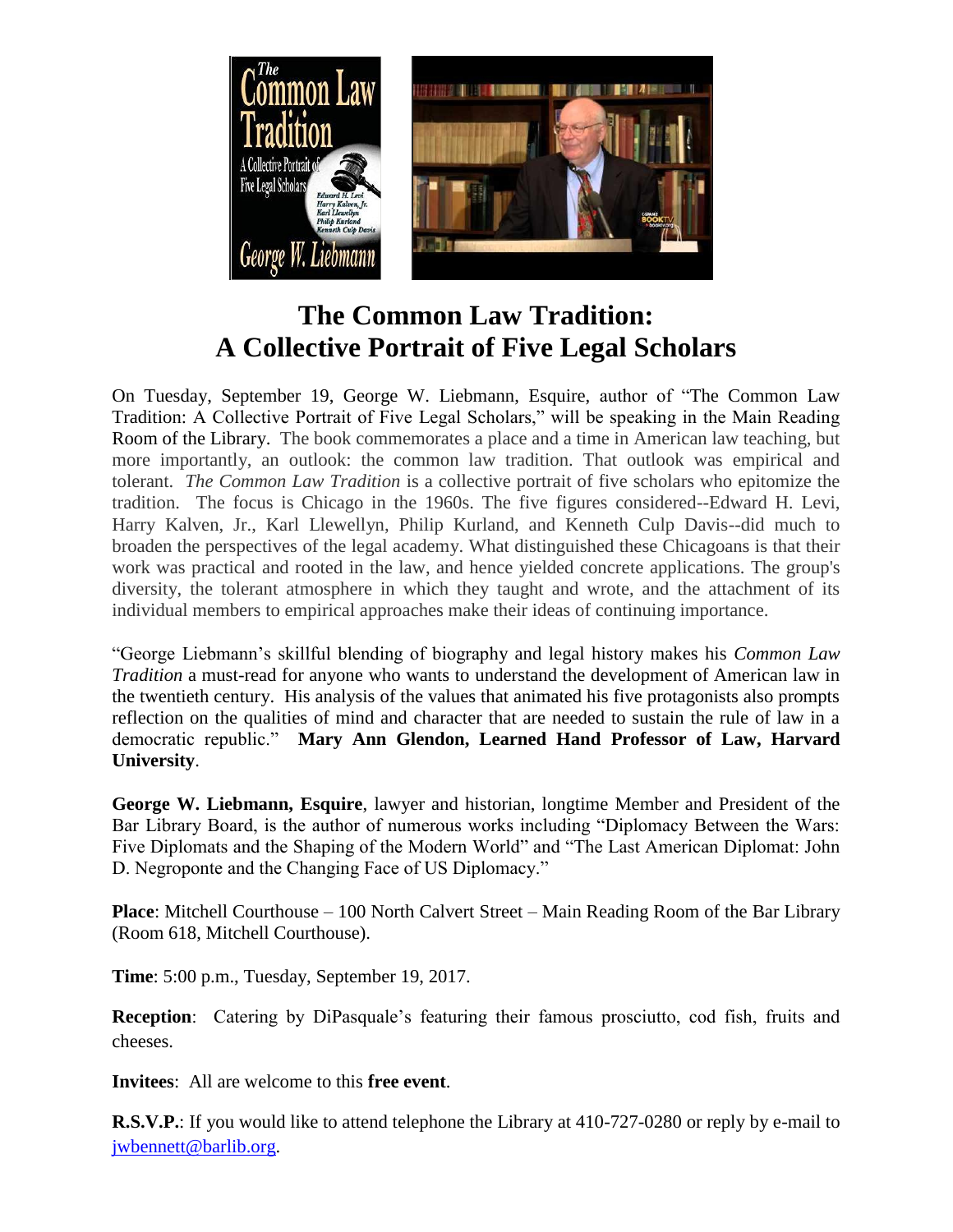## **TIS "ALMOST" THE SEASON**

Time has this funny way of moving faster than most of us are capable of keeping up with, so, before it is too late, before it is a few weeks before Christmas, Chanukah or Kwanzaa, when you are not going to be able to get decent cards, let alone the chance to have a personal message printed on them, I suggest that you place your order for Bar Library greeting cards.

Several years ago the Bar Library commissioned local artist Martha Dougherty to render works of the Bar Library and Mitchell Courthouse. They were so well received that additional images of the Museum of Baltimore Legal History, Ceremonial Courtroom 400 and the Supreme Bench Courtroom (Courtroom 600), were completed. In turn, these images were used to create Bar Library greeting cards. These marvelous representations evoke a dignity and sophistication that make them ideal for just about any occasion. The cards are blank inside (a brief description of what is portrayed is set forth on the back), allowing you to print whatever you might want, such as a particular holiday message or greeting. You can get a look at the cards by going to the Library's Web Page (www.barlib.org) and linking to them. The cards sell for \$1.50 each or \$14.00 for a box of ten, which, as anyone who has recently purchased a card can tell you, is quite a bargain. In addition to the cards, prints of each of the scenes are available at a cost of \$75.00 to \$175.00 each, depending upon the size. They make a wonderful gift for anyone associated with the legal profession. This is especially so for that senior Baltimore lawyer who undoubtedly spent a large part of their early career doing research in the Bar Library or coming to the Mitchell Courthouse for trials and various ceremonies. To purchase, just stop by the Library, phone us at 410-727-0280 or send an e-mail to [jwbennett@barlib.org.](mailto:jwbennett@barlib.org)

## **BAR LIBRARY ROOMS**

Almost as compelling as the Main Reading Room are the various Library conference rooms that have undergone major renovations over the course of the last ten years. These rooms, which hold anywhere from fifteen to seventy-five people, bespeak a quiet elegance and are suitable for, among other things, client meetings; the taking of depositions; or even group presentations or lectures. Additionally, Library rooms are available for in-trial use to store exhibits and other materials, negating the need to transport them back and forth from your office each day. Since all rooms have conference tables they are ideally suited as temporary offices that can be used to prepare witnesses; go over testimony; or just relax for a few minutes and have a little lunch.

For more information, to request a room's brochure, or to reserve a room, telephone 410-727-0280, or e-mail the Library at [jwbennett@barlib.org.](mailto:jwbennett@barlib.org) The Library's Rooms may be viewed by going to its web page at [www.barlib.org](http://www.barlib.org/) and clicking on the Galleries link which is on the left.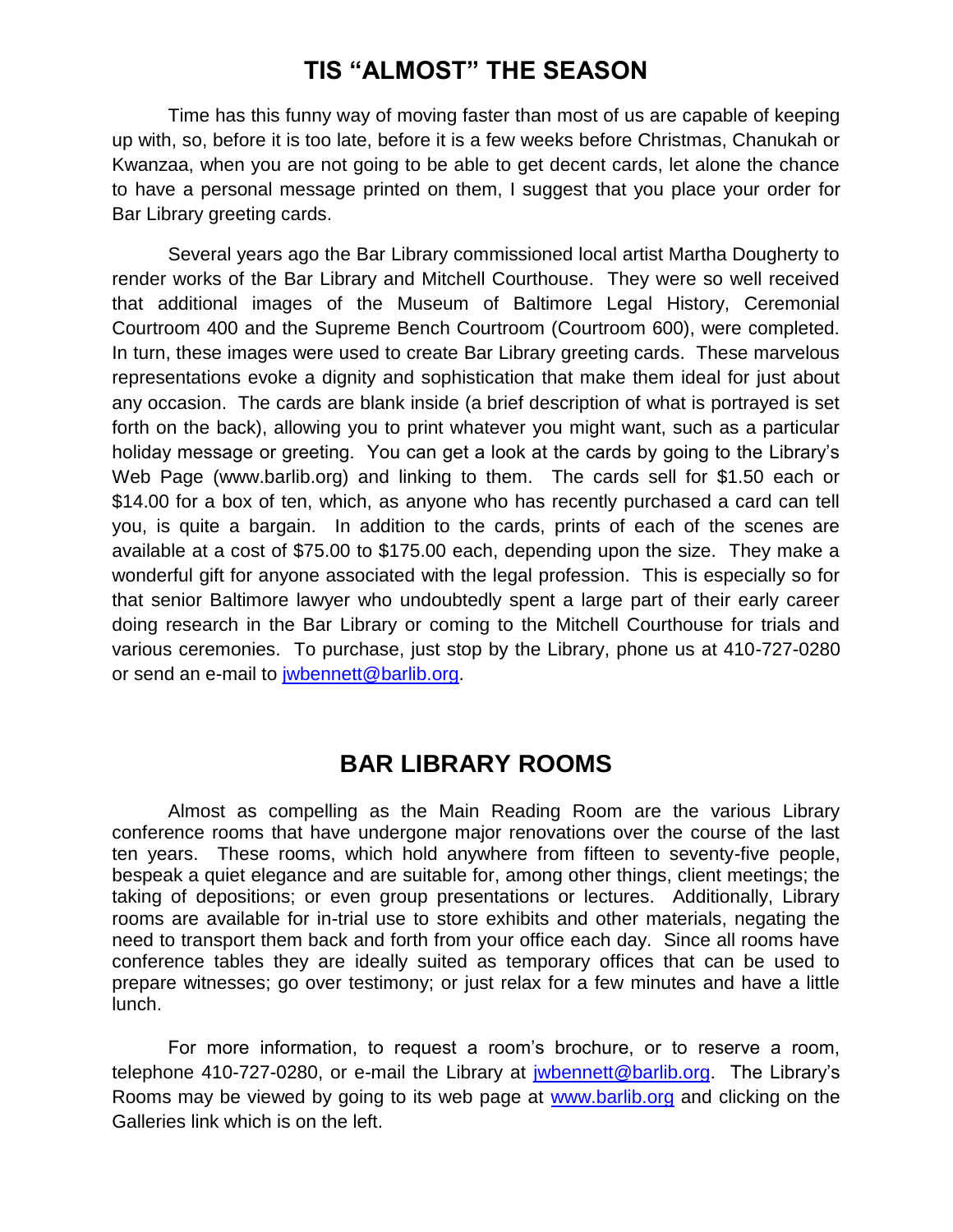## **NEW ACQUISITIONS**

#### **Books Donated by George W. Liebmann, Esquire**

The following, extensive list of titles, were generously donated to the Library from the private collection of the President of the Library's Board of Directors, Mr. George W. Liebmann. I would like to express my thanks to Mr. Liebmann on behalf of the Library, as well as the Library's members, who will have the opportunity to avail themselves of these works, which, like all collections of the Library, may be borrowed.

After the people vote: a guide to the Electoral College, edited by John C. Fortier. (2004) HORWITZ 324.6 A68

Allen, Francis A. and Neil Walsh Allen. A sketch of Chief Justice Fred M. Vinson. (2005) JOSEPH 347.73 V56A

Amar, Akhil Reed. The law of the land: a grand tour of our constitutional republic. (2015) HORWITZ 342.73 A43L

American Academy of Political and Social Science. Courthouse violence: protecting the judicial workplace, special editors: Victor Flango, Don Hardenbergh. (2001) HORWITZ 347 A44C

American Academy of Political and Social Science. What works in preventing crime?: systematic reviews of experimental and quasiexperimental research; special editors: David P. Farrington, Brandon C. Welsh. (2001) HORWITZ 364.4 A44W

The American Law Institute. Report of the Council to the membership of the American Law Institute on the matter of the death penalty. HORWITZ CRIM.LAW KF9227 .C2 A44 2009

The American Law Institute. Restatement of the law, children and the law: preliminary draft[s], nos.1-3. (2016) KF395 .C55P

The American Law Institute. Restatement of the law, consumer contracts: discussion draft (April 17, 2017) KF395 .C66D

Babcock, Richard F. and Wendy U. Larsen. Special districts: the ultimate in neighborhood zoning. (1990) Horwitz 352.9 B33S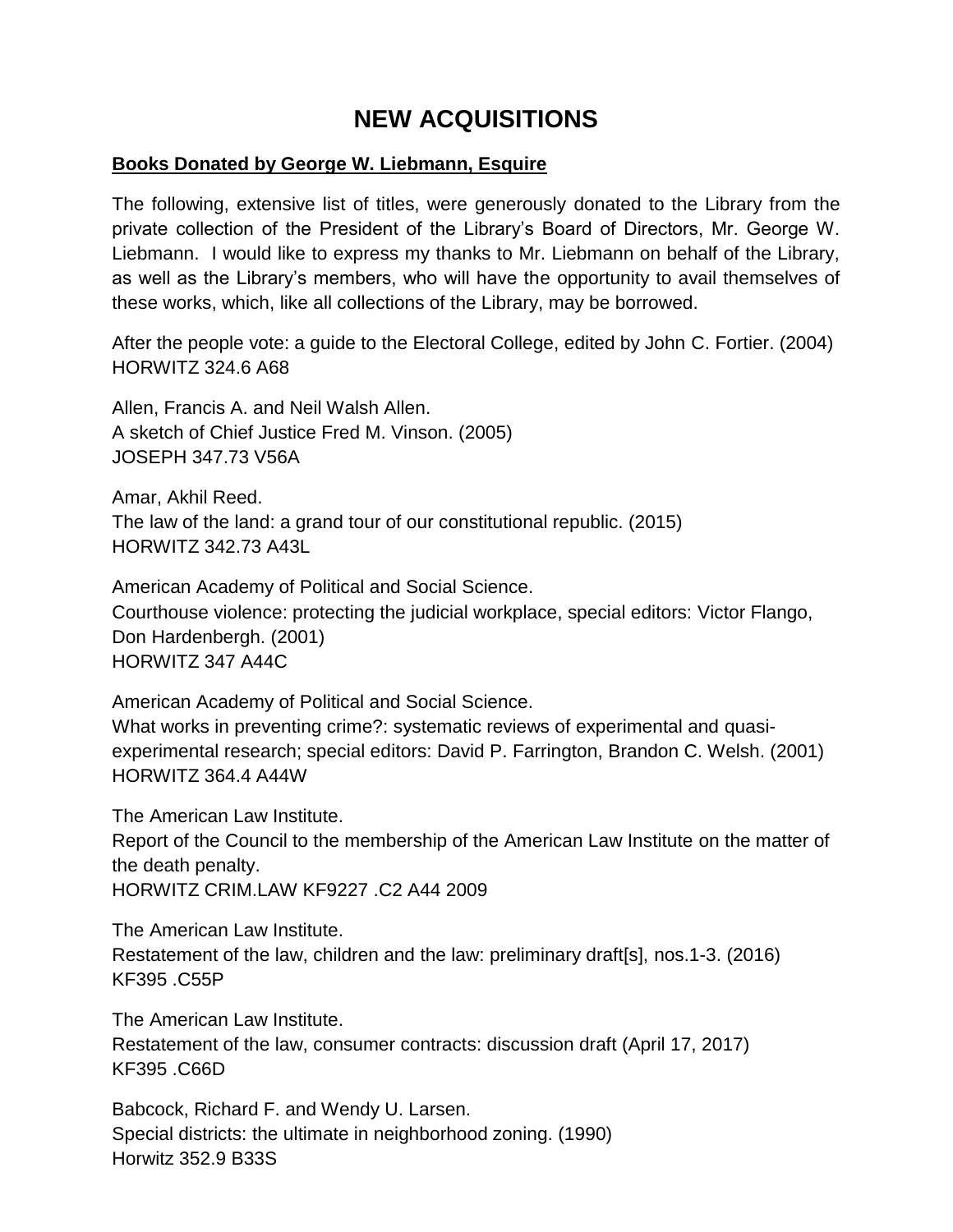Bailyn, Bernard. The ordeal of Thomas Hutchinson. (1974) HORWITZ 973.3 H98B

Beard, Charles A. The republic: conversations on fundamentals. (1943) HORWITZ 342.73 B51R

Benchmarks: great constitutional controversies in the Supreme Court, edited by Terry Eastland; foreword by Griffin B. Bell. (1995) JOSEPH 342.73 B37E

Berle, Adolf A., Jr. The three faces of power. (1967) JOSEPH 347.9973 B47T

Berns, Walter. In defense of liberal democracy. (1984) HORWITZ 321.8 B47I

Berns, Walter. Taking the constitution seriously. (1987) HORWITZ 342.73 B39T

Bernstein, Richard B. with Kym S. Rice. Are we to be a nation?: the making of the Constitution. (1987) HORWITZ 342.73 B47A

The Blackstone bicentennial - American / Australian / New Zealand law: parallels and contrasts. (1980) HORWITZ 349.42 B58

Bowen, Catherine Drinker. Francis Bacon: the temper of a man. (1963) HORWITZ 942.05 B33B

Bowers, Claude Gernade. The tragic era: the revolution after Lincoln. (1929) HORWITZ 973.8 B77T

Brandeis, Louis Dembitz. Letters of Louis D. Brandeis, edited by Melvin I. Urofsky and David W. Levy. (1971) JOSEPH 347.73 B81U

Breyer, Stephen G. Regulation and its reform. (1982) HORWITZ 354 B68R

Brock, David.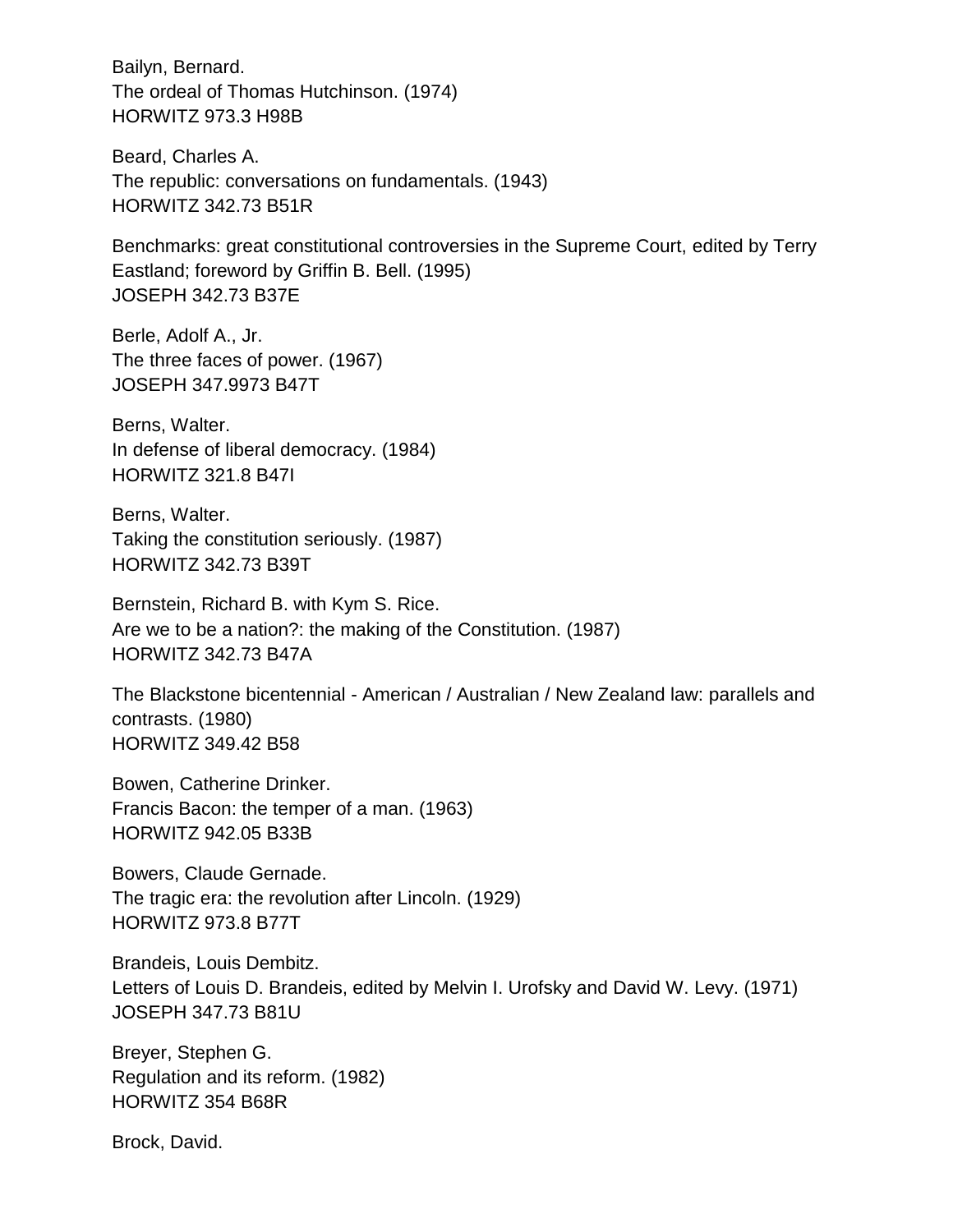The real Anita Hill: the untold story. (1994) HORWITZ 347.73 B76R

Califano, Joseph A., Jr. Governing America: an insider's report from the White House and the Cabinet. (1981) HORWITZ 361.6 C26G

Carpenter, Dick M. License to work: a national study of burdens from occupational licensing. (2012) HORWITZ 352.8 C37L

Cary, William Lucius and Craig B. Bright. The law and the lore of endowment funds: report to the Ford Foundation. (1969) HORWITZ 346.73 C35L

Casper, Gerhard. The winds of freedom: addressing challenges to the university. (2014) HORWITZ 378 C39W

Clor, Harry M. Obscenity and public morality: censorship in a liberal society. (1969) HORWITZ 363.4 C53O

Conference on Maryland History, 1st, Annapolis, 1974. Law, society, and politics in early Maryland: proceedings of the First Conference on Maryland History, June 14-15, 1974, edited by Aubrey C. Land, Lois Green Carr, and Edward C. Papenfuse. (1977) HORWITZ 975.2 L39

Davis, S. Rufus The Federal principle: a journey through time in quest of a meaning. (1978) HORWITZ 321.02 D38F

DiSalvo, Daniel. Government against itself: public union power and its consequences. (2015) HORWITZ 331.88 D57G

Douglas, William O. The Court years, 1939-1975: the autobiography of William O. Douglas. (1980) JOSEPH 347.73 D68C

Douglas, William O. Go East, young man: the early years: the autobiography of William O. Douglas. (1974) JOSEPH 347.73 D68G

Eberly, Don E. America's promise: civil society and the renewal of American culture. (1998) HORWITZ 301.0973 E15A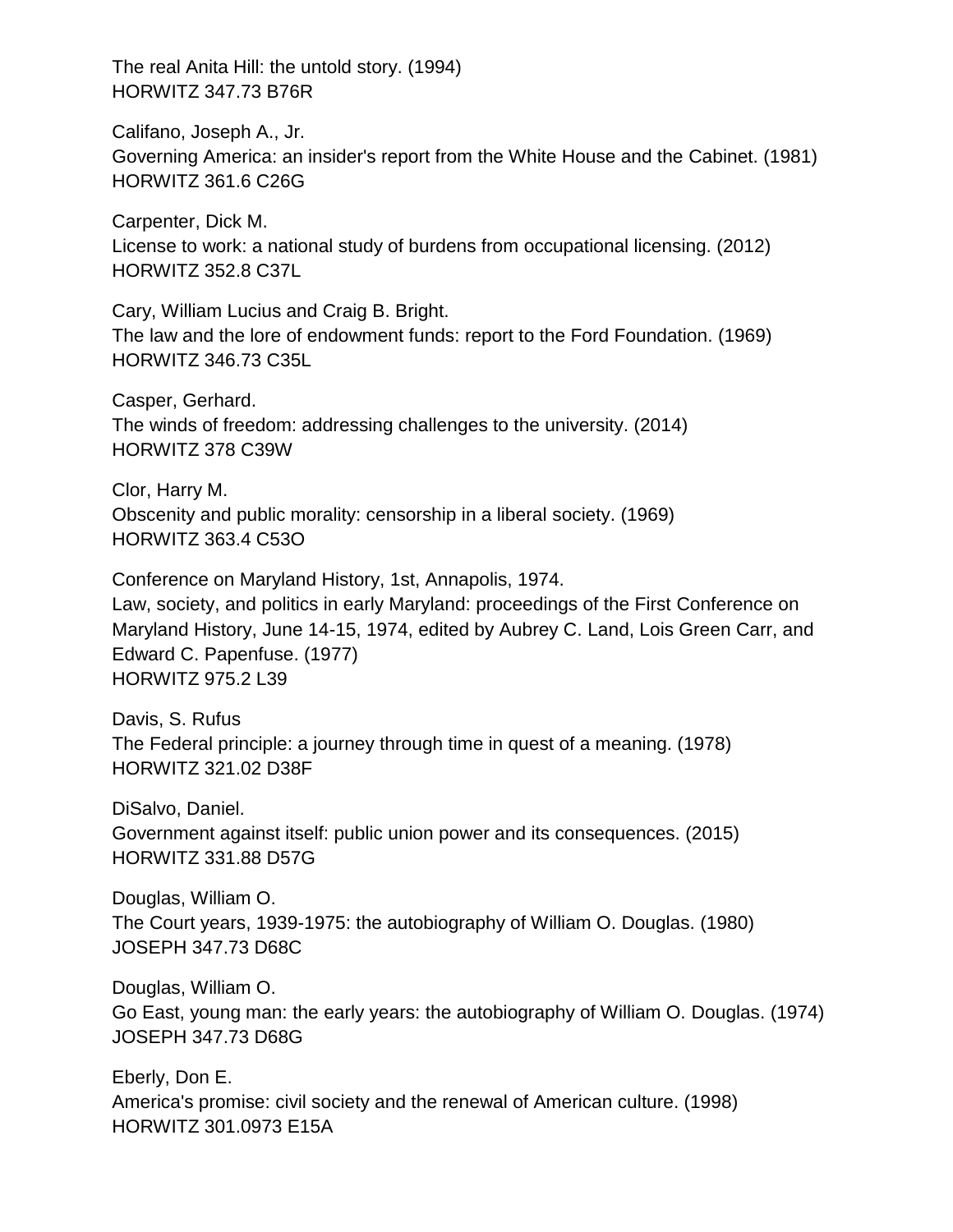Emerson, Thomas I. The system of freedom of expression. (1970) HORWITZ 323.44 E44S

Erskine, Thomas Erskine, Baron. Speeches of Lord Erskine, while at the bar, Volumes III and IV. (1984) HORWITZ 347.04 E73SP

The Federal Convention and the formation of the Union of the American States, edited, with an introduction by Winton U. Solberg. (1958) HORWITZ 973.4 F43

Federalist Society for Law and Public Policy Studies. Who speaks for the Constitution?: the debate over interpretive authority. HORWITZ 342.73 F43W

Fischel, William A. Zoning rules!: the economics of land use regulation. (2015) HORWITZ 333.77 F57Z

Fish, Peter Graham. Federal justice in the Mid-Atlantic South: United States courts from Maryland to the Carolinas, 1836-1861. (2015) HORWITZ 347.73 F57F

Foxton, David. The life of Thomas E. Scrutton. (2013) Horwitz 340.092 S37F

Friedman, Lawrence M. The big trial: law as public spectacle. (2015) HORWITZ 347.73 F75B

Friedmann, Wolfgang. The state and the rule of law in a mixed economy. (1971) HORWITZ 350.82 F75S

Friedrich, Carl J. The philosophy of law in historical perspective. (1963) HORWITZ 340 F54P

Gellhorn, Walter. Ombudsmen and others: citizens' protectors in nine countries. (1966) Horwitz 328.345 G45O

Goldberg, Arthur J. The defenses of freedom: the public papers of Arthur J. Goldberg, Edited by Daniel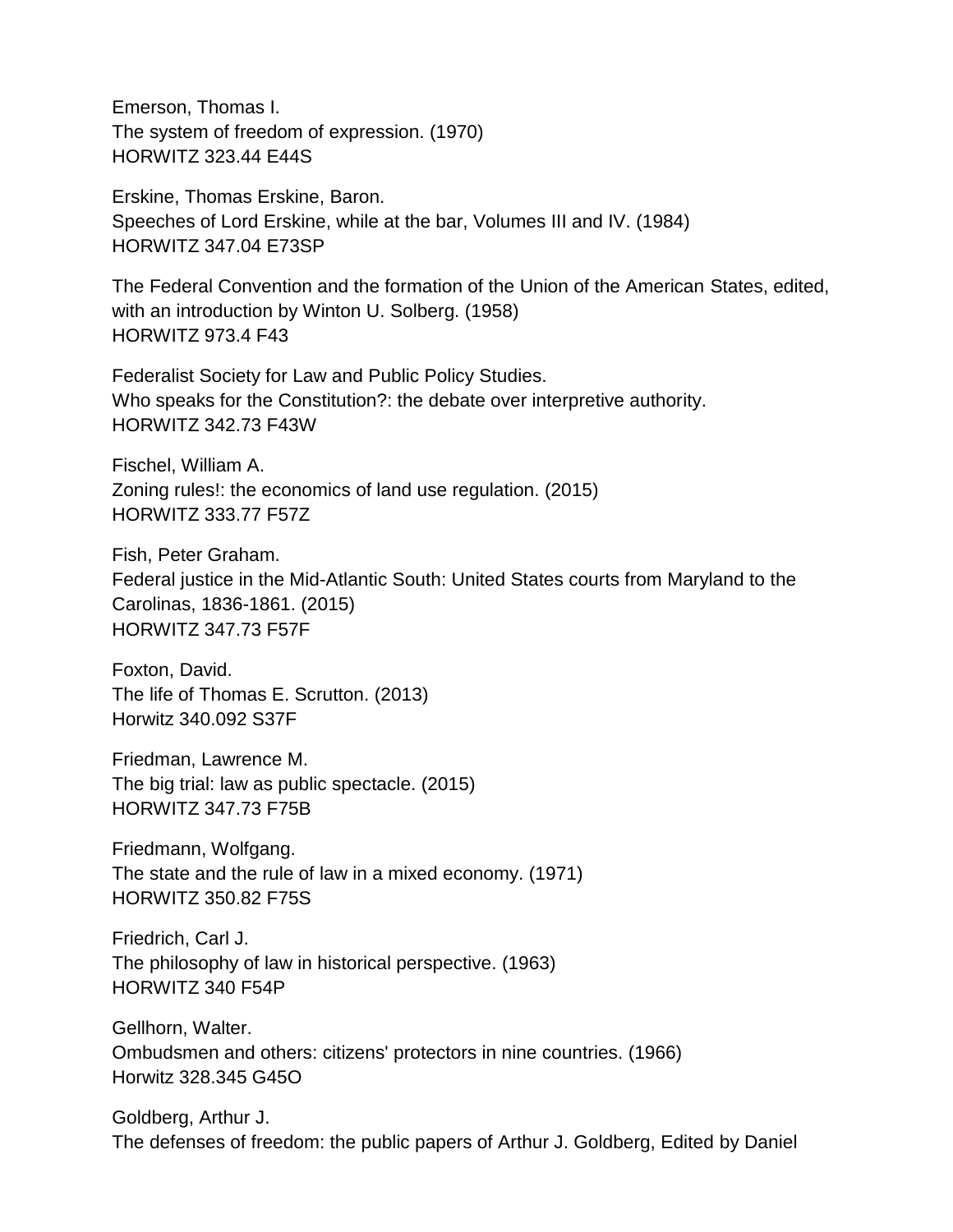Patrick Moynihan. (1966) JOSEPH 340 G65M

Greve, Michael S. The upside-down Constitution. (2012) Horwitz 342.73 G74U

Hamburger, Philip. Separation of church and state. (2002) HORWITZ 322.1 H19S

Harvard Law School. Proceedings in honor of Mr. Justice Brennan. (1967) JOSEPH 347.7326 B68P

Harding, Alan. A social history of English law. (1966) HORWITZ 349.42 H37S

Hittinger, Russell. The first grace: rediscovering the natural law in a post-Christian world. (2003) HORWITZ 171 H58F

Kalven, Harry and Hans Zeisel; with the collaboration of Thomas Callahan and Philip Ennis. The American jury. (1966) HORWITZ 347.73 K35A

Kluger, Richard. Simple justice: the history of Brown v. Board of Education and Black America's struggle for equality. (1976) MITCHELL 344.73 K55S

Lee, Mike. Our lost Constitution: the willful subversion of America's founding document. (2015) Horwitz 342.73 L36O

Lee, Rex E. A lawyer looks at the Equal rights amendment. (1980) MITCHELL 342.73 L43L

Lewis, Anthony. Make no law: the Sullivan case and the First Amendment. (1992) HORWITZ 345.73 L48M

Lewis, H. H. Walker and James F. Schneider. A bicentennial history of the United States District Court for the District of Maryland, 1790-1990. (1990) HORWITZ 347.73 L42B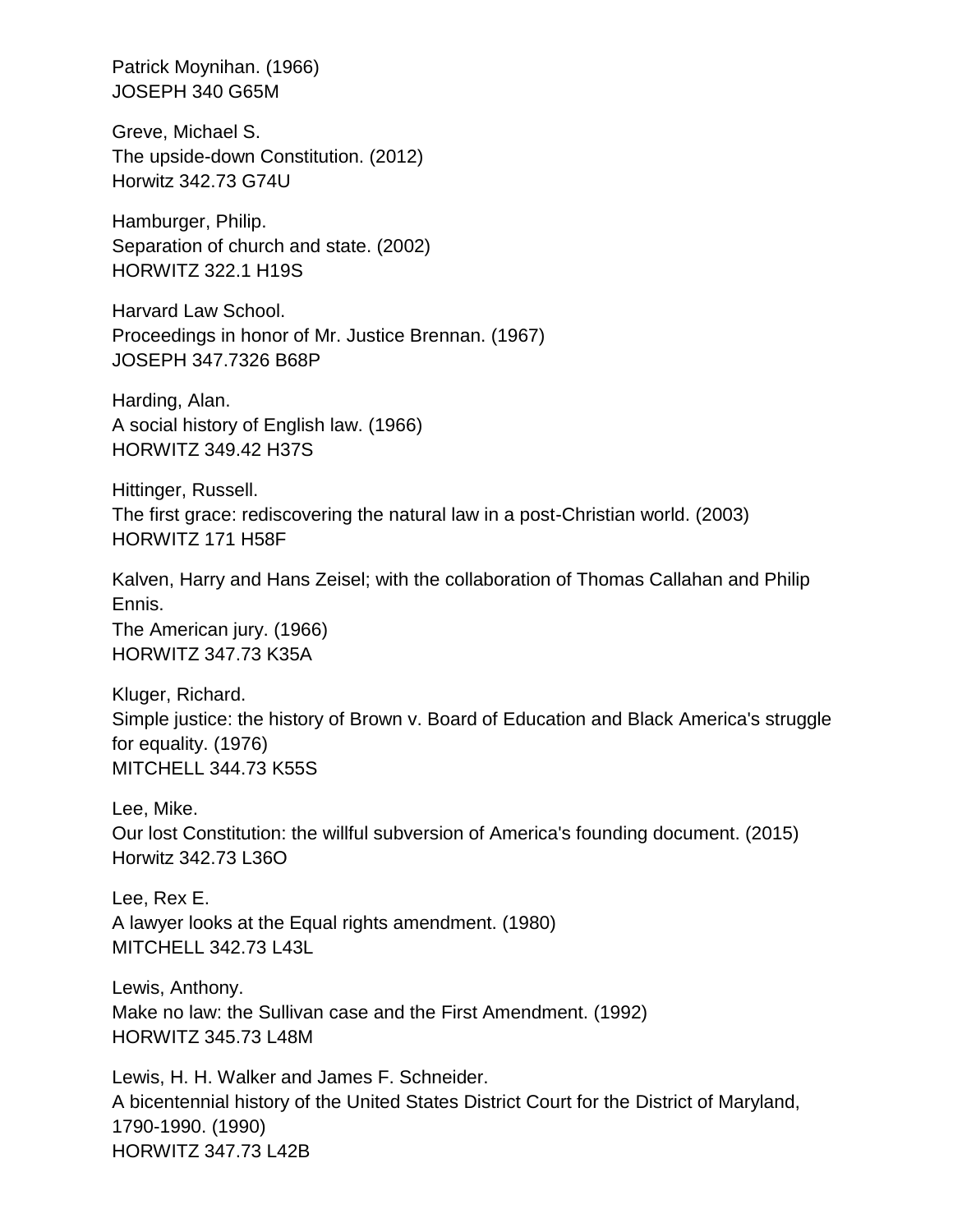Lieberman, Myron. Privatization and educational choice. (1989) HORWITZ 371.009 L54P

Lundberg, Ferdinand; edited by Carol Bram. Cracks in the Constitution. (1990) HORWITZ 342.73 L86C

Matthews, Arthur R. Mental disability and the criminal law: a field study. (1970) Horwitz Crim.Law KF9242.Z9 M37

McGuigan, Patrick B. and Dawn M. Weyrich. Ninth justice: the fight for Bork; with an analysis of media coverage by R.H. Bork, Jr., and the Judicial notice interview with Judge Robert H. Bork. (1990) JOSEPH 347.73 B67M

National Commission on Terrorist Attacks upon the United States. The 9/11 Commission report: final report of the National Commission on Terrorist Attacks upon the United States. (2004) HORWITZ 973.931 N39

Neely, Richard. Tragedies of our own making: how private choices have created public bankruptcy. (1994) HORWITZ 336.3 N38T

Nimmer, Raymond T. Two million unnecessary arrests: removing a social service concern from the criminal justice system. (1971) HORWITZ 364.173 N56T

The rebellion record: a diary of American events, with documents, narratives, illustrative incidents, poetry, etc., edited by Frank Moore. (1861) HORWITZ 973.7 R43

Rehnquist, William H. Grand inquests: the historic impeachments of Justice Samuel Chase and President Andrew Johnson. (1992) JOSEPH 342 R44G

Renewing the search for a monetary constitution: reforming government's role in the monetary system, edited by Lawrence H. White, Viktor J. Vanberg, and Ekkehard A. Kohler. (2015) HORWITZ 332.4 R46

Rose, Flemming.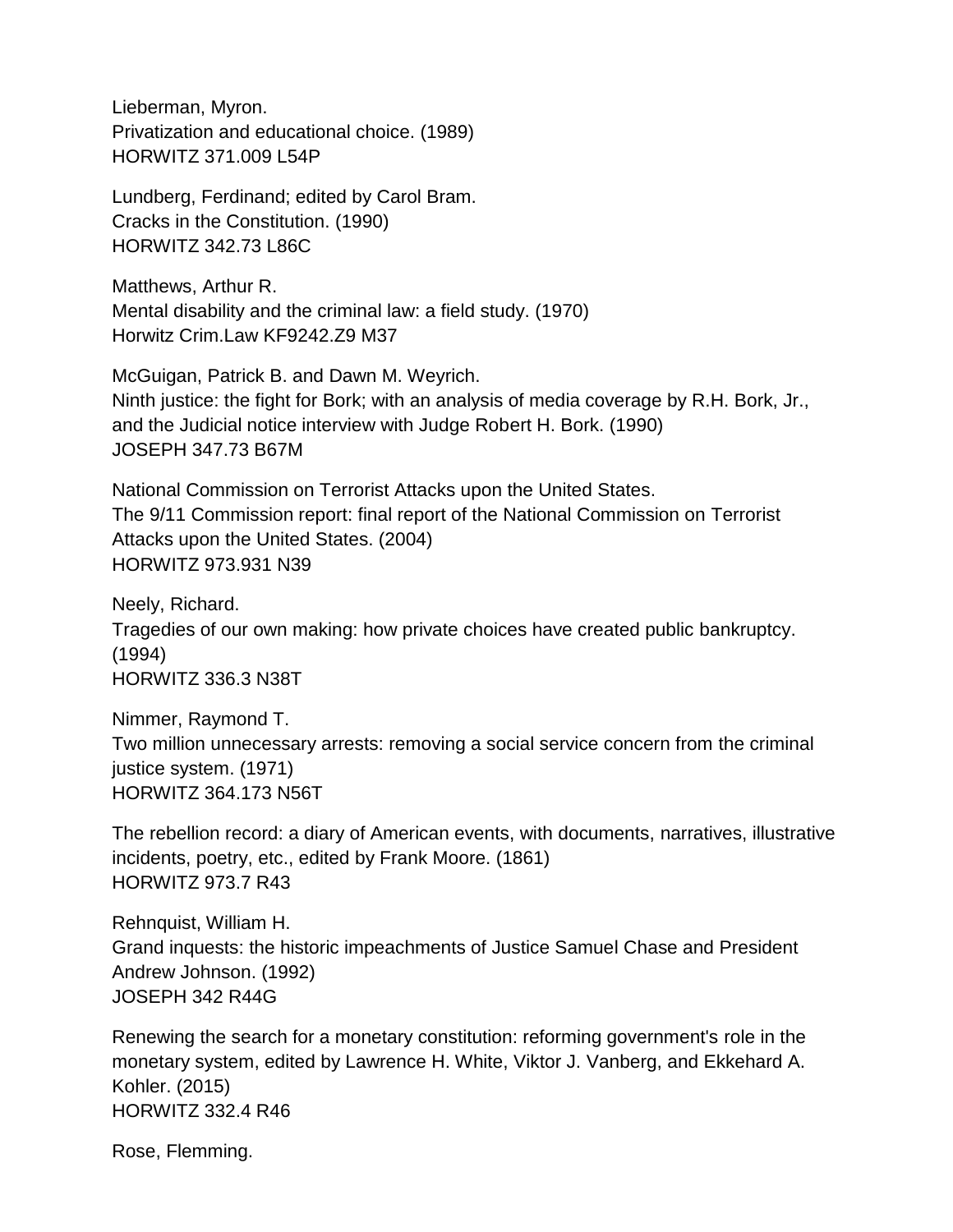The tyranny of silence: how one cartoon ignited a global debate on the future of free speech. (2014) HORWITZ 323.44 R67T

Rourke, Francis E. Secrecy and publicity: dilemmas of democracy. (1961) HORWITZ 353 R68S

Rutland, Robert Allen. The birth of the Bill of rights, 1776-1791. (1962) HORWITZ 342.73 R88B

Scalia, Antonin. Scalia dissents: writings of the Supreme Court's wittiest, most outspoken justice, edited, and with an introduction and commentary by Kevin A. Ring. (2004) JOSEPH 348.7326 S32

Schwartz, Bernard and H. W. R. Wade. Legal control of government: administrative law in Britain and the United States. (1972) HORWITZ 342.42 S34L

Seedbeds of virtue: sources of competence, character, and citizenship in American society, edited by Mary Ann Glendon and David Blankenhorn.(1995) HORWITZ 303.373 S44

Shogan, Robert. A question of judgment: the Fortas case and the struggle for the Supreme Court. (1972) JOSEPH 347.73 F65S

Simon, James F. Independent journey: the life of William O. Douglas. (1980) JOSEPH 347.73 D68S

Street, Harry. Freedom, the individual and the law. (1963) HORWITZ 349.42 S74F

Szasz, Thomas. Law, liberty, and psychiatry: an inquiry into the social uses of mental health practices. (1963) HORWITZ 340.6 S93L

Szasz, Thomas. Psychiatric justice. (1965) HORWITZ 340.6 S93P

Taft, John. Stewardship: lessons learned from the lost culture of Wall Street. (2012) HORWITZ 174.93 T34S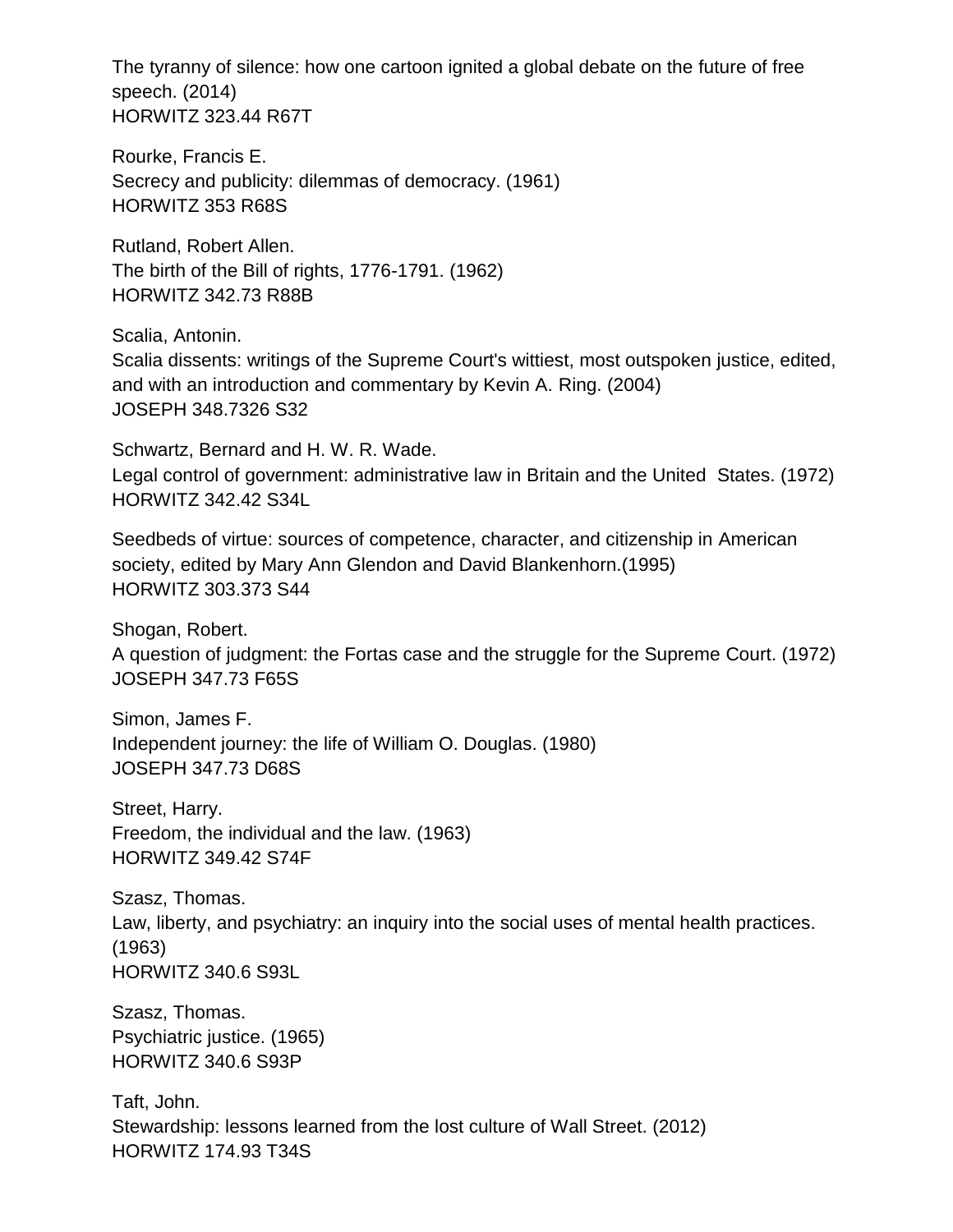Thayer, James Bradley. James Bradley Thayer, Oliver Wendell Holmes, and Felix Frankfurter on John Marshall; With a contribution by Mark De Wolfe Howe. (1967) HORWITZ 347.9973 M37

Timberlake, Richard H. Constitutional money: a review of the Supreme Court's monetary decisions. (2013) JOSEPH 343.73 T56C

Todd, A. L. (Alden L.) Justice on trial: the case of Louis D. Brandeis. (1964) JOSEPH 347.73 B67T

Trudeau, Pierre Elliott. Federalism and the French Canadians. (1968) HORWITZ 320.0971 T71F

Tussman, Joseph. Government and the mind. (1977) HORWITZ 323.44 T86G

What Brown v. Board of Education should have said: the nation's top legal experts rewrite America's landmark civil rights decision, edited with an introduction by Jack M. Balkin. (2001) MITCHELL 344.73 W48B

Wipeouts and their mitigation: the changing context for land use and environmental law, Joseph DiMento, editor. (1990) HORWITZ 346.73 W56

#### **Purchased Titles:**

#### **Horwitz Collection**

Abrams, Floyd. The soul of the first amendment. (2017) HORWITZ 342.73 A27S

Bessler, John D. The death penalty as torture: from the dark ages to abolition. (2017) HORWITZ 345.0773 B48D

Fiss, Owen M. Pillars of justice: lawyers and the liberal tradition. (2017)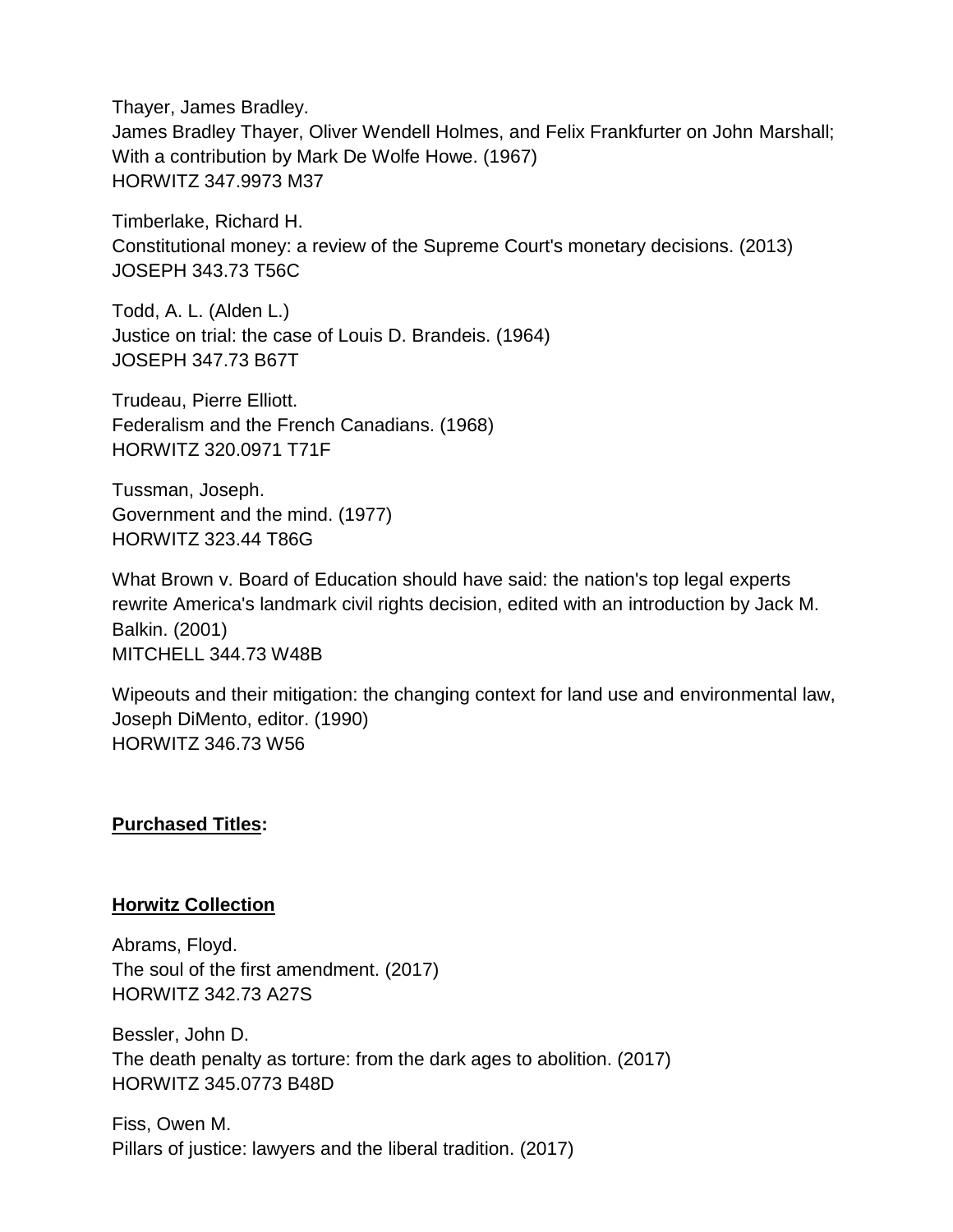HORWITZ 340.092 F57P

Ginsburg, Ruth Bader, with Mary Hartnett and Wendy W. Williams. My own words. (2016) HORWITZ 347.73 G56M

Grann, David. Killers of the Flower Moon: the Osage murders and the birth of the FBI. (2017) HORWITZ 976.6 G67K

Gray, David C. The Fourth Amendment in an age of surveillance. (2017) HORWITZ CRIM. LAW KF9630 .G67 2017

Harris, William C. Two against Lincoln: Reverdy Johnson and Horatio Seymour - champions of the loyal opposition. (2017) HORWITZ 973.8 H37T

Hieronimus, Robert and Laura E. Cortner. The secret life of Lady Liberty: goddess in the New World. (2016) HORWITZ 974.7 H54S

Hrabowski, Freeman A., III. Holding fast to dreams: empowering youth from the civil rights crusade to STEM achievement. (2015) HORWITZ 378 H73H

Kalman, Laura. The long reach of the Sixties: LBJ, Nixon, and the making of the contemporary Supreme Court. (2017) HORWITZ 347.73 K35L

Klarman, Michael J. The framers' coup: the making of the United States Constitution. (2016) HORWITZ 342.73 K53F

Kozel, Randy J. Settled versus right: a theory of precedent. (2017) HORWITZ 347.73 K69S

Lenzner, Terry F. The investigator: fifty years of uncovering the truth. (2013) HORWITZ 340.092 L45I

Pfaff, John F. Locked in: the true causes of mass incarceration and how to achieve real reform. (2017) HORWITZ 365.973 P44L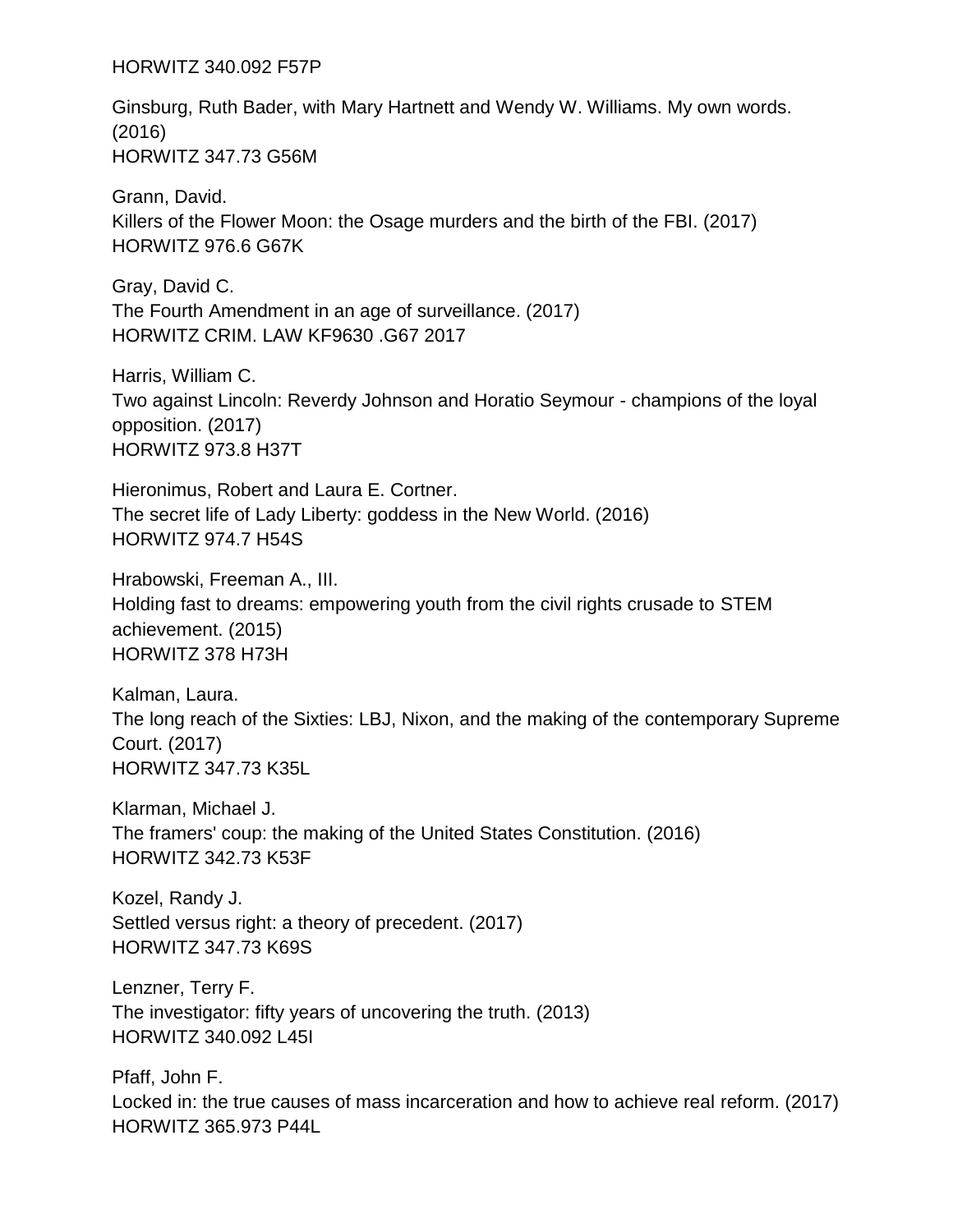Posner, Richard A. The federal judiciary: strengths and weaknesses. (2017) HORWITZ 347.73 P67F

Redish, Martin H. Judicial independence and the American constitution: a democratic paradox. (2017) HORWITZ 347.73 R43J

Snyder, Brad. The House of Truth: a Washington political salon and the foundations of American liberalism. (2017) HORWITZ 975.3 S67H

Urofsky, Melvin I. Dissent and the Supreme Court: its role in the Court's history and the nation's constitutional dialogue. (2015) HORWITZ 342.7302 U76D

Waldron, Jeremy. Political political theory: essays on institutions. (2016) HORWITZ 320.01 W35P

White, Ronald C. American Ulysses: a life of Ulysses S. Grant. (2016) HORWITZ 973.8 G38W

Wilkinson, J. Harvie, III. All falling faiths: reflections on the promise and failure of the 1960s. (2017) HORWITZ 347.73 W46A

#### **Joseph Collection**

Farrell, John A. Richard Nixon: the life. (2017) JOSEPH 973.924 N59F

Garrow, David J. Rising star: the making of Barack Obama. (2017) JOSEPH 973.935 O23G

#### **Maryland Books**

Battaglia, Lynne A. Are you smarter than a law clerk?: quiz questions and answers to test your skill and improve your ability. (M.S.B.A.) KFMD 1730 .B38 2017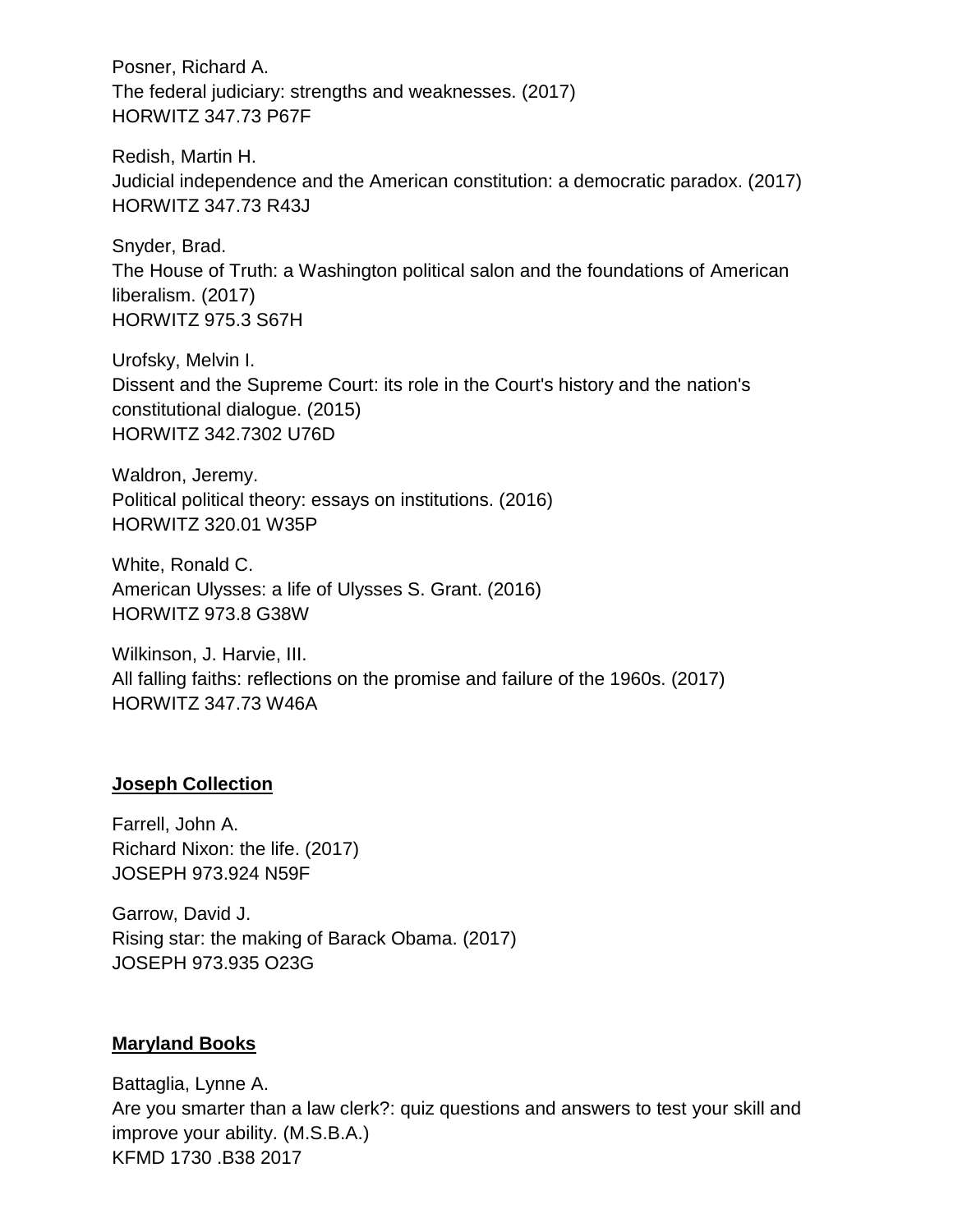Maryland civil pattern jury instructions, 5th ed. (M.S.B.A.) KFMD 1742.6 .M3 2017

Maryland construction law deskbook, 2nd ed., Joseph C. Kovars and Michael A. Schollaert, editors. (M.S.B.A.) KFMD 1350 .Z9 M37 2017

Will drafting in Maryland, 2017 revised ed. (M.S.B.A.) KFMD 1344 .W68 2017

#### **Mitchell Collection**

Adams, John Quincy. John Quincy Adams and the politics of slavery: selections from the diary, David Waldstreicher, Matthew Mason [editors]. (2017) MITCHELL 973.5 A33J

Chasin, Alexandra. Assassin of youth: a kaleidoscopic history of Harry J. Anslinger's war on drugs. (2016) MITCHELL 363.45 C37A

Fernandez-Kelly, Patricia. The Hero's fight: African Americans in West Baltimore and the shadow of the state. (2015) MITCHELL 362.5 F47H

Forman, James, Jr. Locking up our own: crime and punishment in black America. (2017) MITCHELL 364.973 F65L

Skrentny, John David. After civil rights: racial realism in the new American workplace. (2014) MITCHELL 331.13 S56A

Sperino, Sandra F. and Suja A. Thomas. Unequal: how America's courts undermine discrimination law. (2017) MITCHELL 344.73 S64U

Tyson, Timothy B. The blood of Emmett Till. (2017) MITCHELL 364.1 T97B

### **Reference and Reserve**

National electrical code, 2017. RESERVE KF5704 .N38 2017